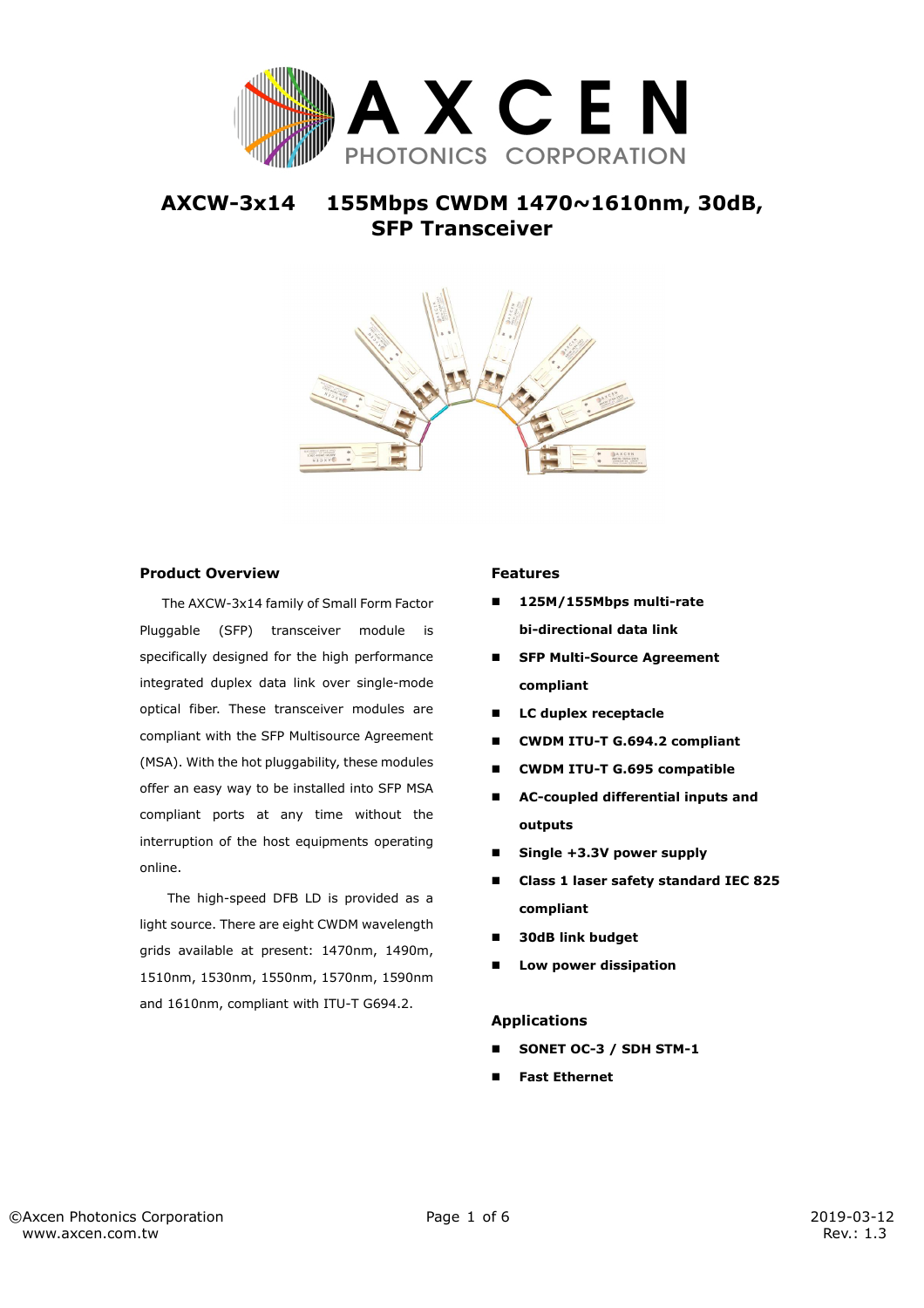

## **Block diagram**



**The transceiver is fundamentally consisted by two parts: transmitter and receiver. The transmitter features a TTL logic level Disable signal and a Fault indicator. The receiver features a TTL logic Loss of Signal (LOS) detection. For the access of serial identification information, an EEPORM is used to store the required data via the 2-wire serial CMOS EEPROM protocol. The detailed signal descriptions are listed in the following sections.** 

### **Absolute Maximum Ratings**

| <b>Parameter</b>          | <b>Symbol</b>           | Min.   | Max.  | Unit     | <b>Note</b> |
|---------------------------|-------------------------|--------|-------|----------|-------------|
| Storage Temperature       | Ts                      | -40    | $+85$ | $\gamma$ |             |
| Supply Voltage            | $V_{CC}$ T<br>$V_{CC}R$ | $-0.5$ | 4.0   |          |             |
| Storage Relative Humidity | RН                      |        | 95    | $\%$     |             |

## **Recommended Operating Conditions**

| <b>Parameter</b>           | Symbol              | Min. | Typ. | Max. | <b>Unit</b>  | <b>Note</b> |
|----------------------------|---------------------|------|------|------|--------------|-------------|
| Case Operating Temperature | T <sub>C</sub>      | 0    |      | 70   | $^{\circ}$ C |             |
| Supply Voltage             | <b>Vcc</b>          | 3.1  | 3.3  | 3.5  | V            |             |
| Supply Current             | $I_{TX}$ + $I_{RX}$ |      | 180  | 300  | mA           |             |
| Data Rate                  | BR                  | 50   | 155  | 200  | Mb/sec       |             |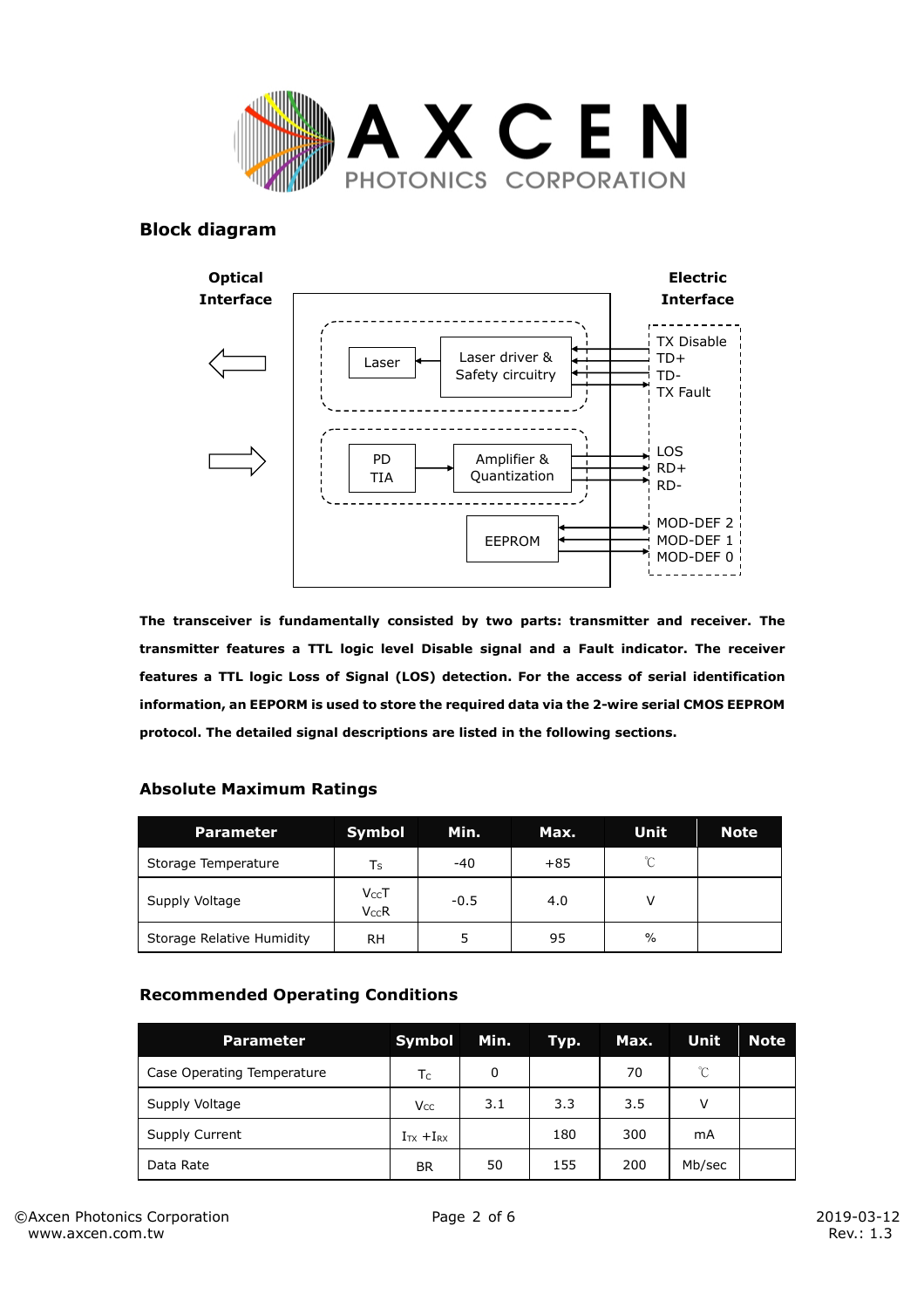

## **Transmitter Electro-Optical Interface**

| <b>Parameter</b>                       | <b>Symbol</b>          | Min.            | Typ.        | Max.            | <b>Unit</b> | <b>Note</b> |
|----------------------------------------|------------------------|-----------------|-------------|-----------------|-------------|-------------|
| Transmitter Differential Input Voltage | $TD$ +/-               | 400             |             | 2400            | mV          |             |
| $Tx$ Fault – High                      | V <sub>Fault</sub> H   | 2               |             | $V_{cc}$        | V           |             |
| Tx Fault - Low                         | $V_{\text{Fault}\_L}$  | Vee             |             | $V_{ee}$ +0.8   | V           |             |
| Tx Disable - High                      | $V_{Disable_H}$        | 2               |             | $V_{cc}$        | $\vee$      |             |
| Tx Disable - Low                       | V <sub>Disable</sub> L | $V_{ee}$        |             | $V_{ee}$ +0.8   | V           |             |
| Optical Output Power                   | P <sub>o</sub>         | -3              |             | $+2$            | dBm         | 1           |
| <b>Optical Extinction Ratio</b>        | ER                     | 10              |             |                 | dB          |             |
| Center Wavelength                      | $\lambda$ c            | $\lambda$ c 6.5 | $\lambda$ c | $\lambda$ c+6.5 | nm          | 2           |
| Spectral Width (-20dB)                 | $\Delta \lambda$       |                 |             | 1               | nm          |             |
| Side Mode Suppression Ratio            | <b>SMSR</b>            | 30              |             |                 | dB          |             |

#### **Notes:**

1. Coupling into a 9/125μm single-mode fiber.

2. The center wavelengths are: 1471, 1491, 1511, 1531, 1551, 1571, 1591, and 1611nm.

## **Receiver Electro-Optical Interface**

| <b>Parameter</b>                     | Symbol         | Min.  | Тур. | Max.  | <b>Unit</b>     | <b>Note</b> |
|--------------------------------------|----------------|-------|------|-------|-----------------|-------------|
| Receiver Differential Output Voltage | $RD +/-$       | 400   |      | 2000  | mV              |             |
| Receiver Overload                    | <b>PINMAX</b>  | 0     |      |       | d <sub>Bm</sub> |             |
| <b>Receiver Sensitivity</b>          | PINMIN         |       |      | $-33$ | d <sub>Bm</sub> |             |
| Operating Center Wavelength          | $\lambda_c$    | 1260  |      | 1620  | nm              |             |
| Receiver Loss of Signal - TTL Low    | PRX LOSD       |       |      | $-33$ | d <sub>Bm</sub> |             |
| Receiver Loss of Signal - TTL High   | PRX LOSA       | $-45$ |      |       | d <sub>Bm</sub> |             |
| Receiver Loss of Signal - Hysteresis | $P_{RX\_LOSH}$ | 0.5   |      |       | dB              |             |

#### **Notes:**

1. With BER better than or equal to  $1 \times 10^{-10}$ , measured in the center of the eye opening with  $2^{23}$  -1 PRBS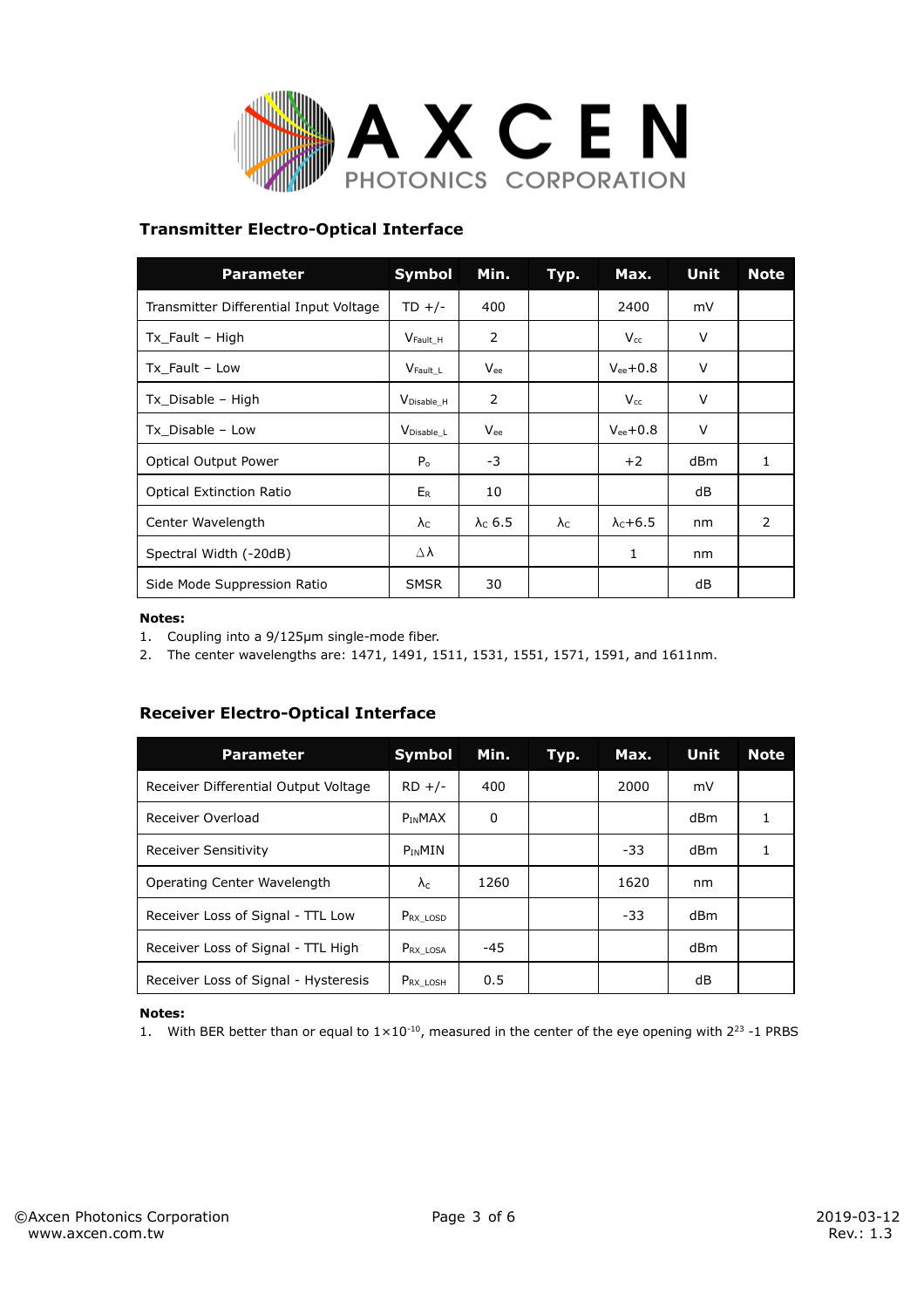

### **Pin Description**





**SFP Transceiver Electric Pad Layout** 

# **Diagram of Host Board Connector Block Pin**

### **Numbers and Names**

| <b>Pin No</b>  | <b>Pin Name</b>      | <b>Function</b>                                      | Plug Seq.      | <b>Notes</b>   |
|----------------|----------------------|------------------------------------------------------|----------------|----------------|
| $\mathbf{1}$   | VeeT                 | <b>Transmitter Ground</b>                            | $\mathbf{1}$   |                |
| $\mathcal{P}$  | <b>TX Fault</b>      | <b>Transmitter Fault Indication</b>                  | 3              | $\mathbf{1}$   |
| 3              | <b>TX Disable</b>    | <b>Transmitter Disable</b>                           | 3              | $\overline{2}$ |
| 4              | MOD-DEF <sub>2</sub> | Module Definition 2                                  | 3              | 3              |
| 5              | MOD-DEF 1            | Module Definition 1                                  | 3              | 3              |
| 6              | MOD-DEF 0            | Module Definition 0                                  | 3              | 3              |
| $\overline{7}$ | <b>Rate Select</b>   | Select between full or reduced<br>receiver bandwidth | 3              | 4              |
| 8              | <b>LOS</b>           | Loss of Signal                                       | 3              | 5              |
| 9              | <b>VeeR</b>          | <b>Receiver Ground</b>                               | $\mathbf{1}$   | 6              |
| 10             | <b>VeeR</b>          | Receiver Ground                                      | $\mathbf{1}$   | 6              |
| 11             | <b>VeeR</b>          | <b>Receiver Ground</b>                               | $\mathbf{1}$   | 6              |
| 12             | $RD -$               | Inv. Received Data Out                               | 3              | $\overline{7}$ |
| 13             | $RD +$               | Received Data Out                                    | 3              | $\overline{7}$ |
| 14             | <b>VeeR</b>          | Receiver Ground                                      | $\mathbf{1}$   | 6              |
| 15             | <b>VccR</b>          | Receiver Power                                       | 2              | 8              |
| 16             | <b>VccT</b>          | <b>Transmitter Power</b>                             | $\overline{2}$ | 8              |
| 17             | VeeT                 | <b>Transmitter Ground</b>                            | 1              | 6              |
| 18             | $TD +$               | Transmit Data In                                     | 3              | 9              |
| 19             | $TD -$               | Inv. Transmit Data In                                | 3              | 9              |
| 20             | VeeT                 | <b>Transmitter Ground</b>                            | 1              | 6              |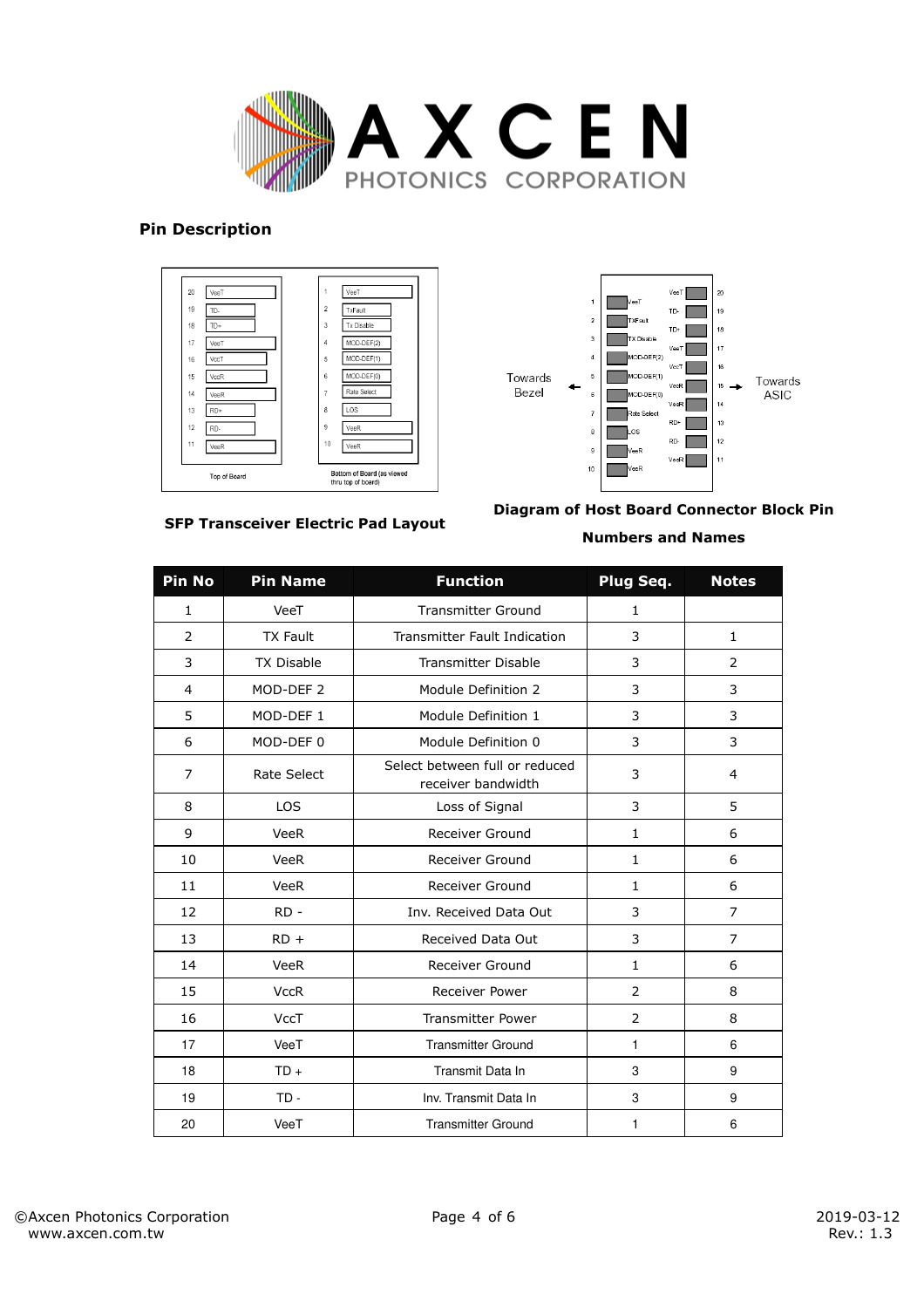

#### **Notes:**

Plug Seq.: Pin engagement sequence during hot plugging.

- 1. TX Fault is an open collector/drain output, which should be pulled up with a 4.7K 10KΩ resistor on the host board. Pull up voltage between 2.0V and VccT, R+0.3V. When high, output indicates a laser fault of some kind. Low indicates normal operation. In the low state, the output will be pulled to < 0.8V.
- 2. TX disable is an input that is used to shut down the transmitter optical output. It is pulled up within the module with a 4.7 – 10 KΩ resistor. Its states are: Low (0 – 0.8V): Transmitter on (>0.8, < 2.0V): Undefined High (2.0 – 3.465V): Transmitter Disabled Open: Transmitter Disabled
- 3. Mod-Def 0,1,2. These are the module definition pins. They should be pulled up with a 4.7K 10KΩ resistor on the host board. The pull-up voltage shall be VccT or VccR Mod-Def 0 is grounded by the module to indicate that the module is present Mod-Def 1 is the clock line of two wire serial interface for serial ID Mod-Def 2 is the data line of two wire serial interface for serial ID
- 4. This is an optional input used to control the receiver bandwidth for compatibility with multiple data rates (most likely Fiber Channel 1x and 2x Rates). If implemented, the input will be internally pulled down with > 30kΩ resistor. The input states are: Low (0 - 0.8V): Reduced Bandwidth
	- (>0.8 , < 2.0V): Undefined

High (2.0 V -3.465V): Full Bandwidth

Open: Reduced Bandwidth

- 5. LOS (Loss of Signal) is an open collector/drain output, which should be pulled up with a 4.7K -10KΩ resistor. Pull up voltage between 2.0V and VccT, R+0.3V. When high, this output indicates the received optical power is below the worst-case receiver sensitivity (as defined by the standard in use). Low indicates normal operation. In the low state, the output will be pulled to  $< 0.8V$ .
- 6. VeeR and VeeT may be internally connected within the SFP module.
- 7. RD-/+: These are the differential receiver outputs. They are AC coupled 100Ω differential lines which should be terminated with 100Ω (differential) at the user SERDES. The AC coupling is done inside the module and is thus not required on the host board. The voltage swing on these lines will be between 370 and 2000 mV differential (185 - 1000 mV single ended) when properly terminated.
- 8. VccR and VccT are the receiver and transmitter power supplies. They are defined as 3.3V ±5% at the SFP connector pin. Maximum supply current is 300 mA. Recommended host board power supply filtering is shown below. Inductors with DC resistance of less than 1Ω should be used in order to maintain the required voltage at the SFP input pin with 3.3V supply voltage. When the recommended supply filtering network is used, hot plugging of the SFP transceiver module will result in an inrush current of no more than 30 mA greater than the steady state value. VccR and VccT may be internally connected within the SFP transceiver module.
- 9. TD-/+: These are the differential transmitter inputs. They are AC-coupled, differential lines with 100Ω differential termination inside the module. The AC coupling is done inside the module and is thus not required on the host board. The inputs will accept differential swings of 500 mV - 2400 mV (250 mV - 1200 mV single-ended), though it is recommended that values between 500 and 1200 mV differential (250 mV- 600 mV single-ended) be used for best EMI performance.